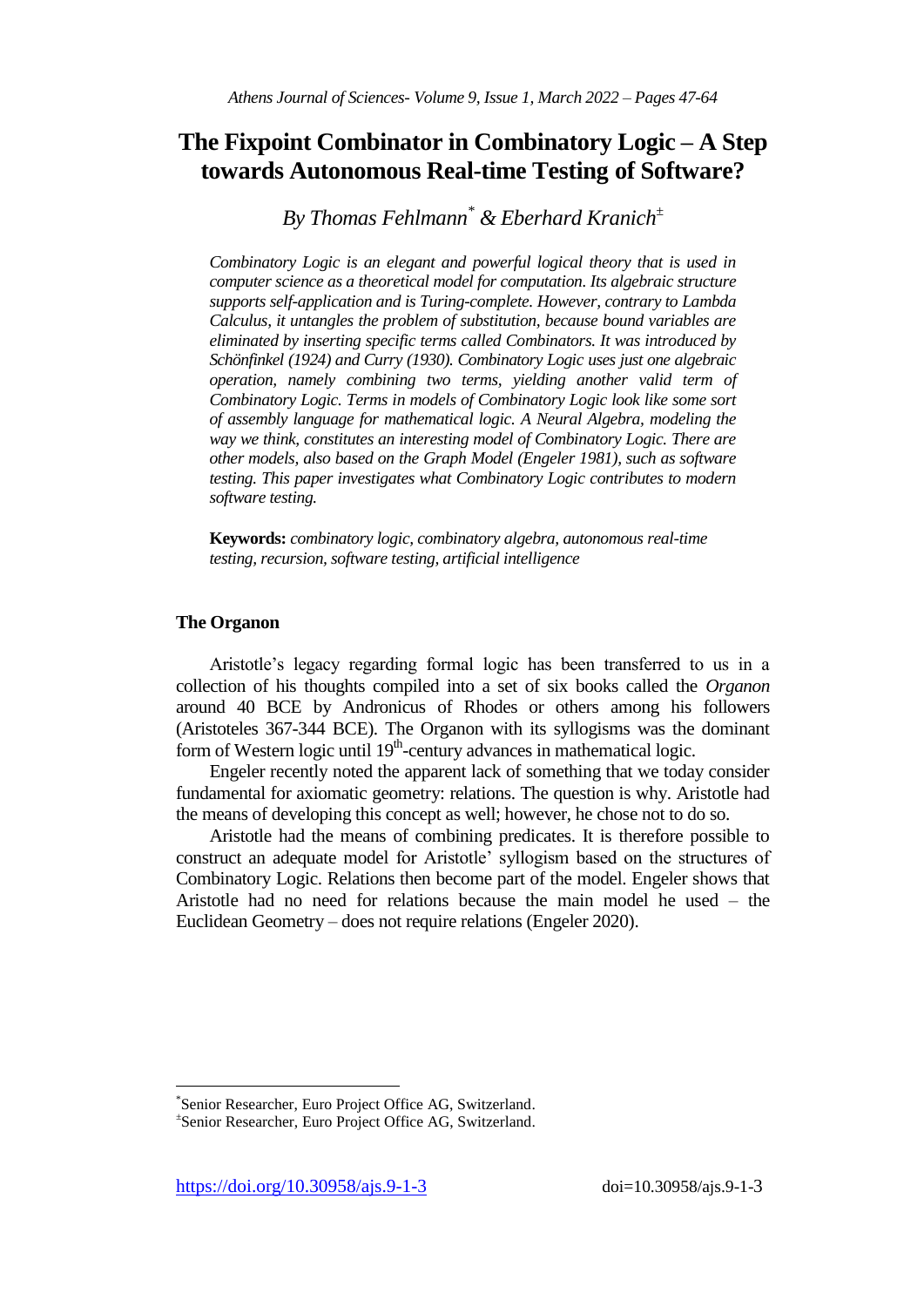#### **Introduction**

A model of Combinatory Logic is an algebraic structure implementing combinators in a non-trivial way. Such a model is called *Combinatory Algebra*. As a minimum, it contains implementations for the  $I$  combinator (identity), the  $K$ combinator for extracting parts of another term, and the  $S$  combinator that substitutes parts of a term by some other combinator. Another famous combinator is the *Fixpoint Combinator* Y, explaining recursion and possible infinite iteration. These specific combinators are represented as *Constants* in the language of Combinatory Logic, whereas other terms may contain *Variables*. These general terms are called *Combinatory Terms* (Bimbó 2012, p. 2); the combination of any two terms X and Y is written as  $X \bullet Y$ .

Given a problem as a term  $X$  in some suitable model, what should be its solution? A problem is something that displays specific behavior, sometimes unpredictable, and produces specific effects, often unwanted. Also, a certain persistence is part of a problem; problems that disappear by themselves are not particularly exciting.

A fixpoint point Y•X with the property that  $Y \bullet X = X \bullet (Y \bullet X)$ , for any term X of Combinatory Logic, is thus something like a solution to the problem  $X$ . You can apply the solution combinator  $Y$  as many times as necessary and the problem solution remains stable and confined.

When we encounter the problem of how to test a piece of software  $X$ , and we have a test suite  $Y \bullet X$  with the fixpoint property, it looks like a solution to our testing problem. Since we can measure tests, by counting its test size, we can assess what means minimal effort for a test, and thus can get an optimum.

The clue to Combinatory Logic is that "everything is a function" – and indeed, a unary function. Whenever anything can be understood as function depending on two variables –  $f(x, y)$  – it is an application of a unary function  $g = f \bullet x$  on a variable y. Thus,  $f(x, y) = g(y) = (f \bullet x) \bullet y = f \bullet x \bullet y$ ; always assuming association to the left. This is known as *Currying*, converting n-ary functions into a sequence of unary functions.

## **Combinatory Algebras**

*Combinatory Algebras* are models of Combinatory Logic (Curry and Feys 1958, Curry et al. 1972). Such algebras are closed under a combination operation  $M \bullet N$  for all terms of the algebra  $M$ ,  $N$ ; and two distinct *Combinators* **S** and **K** can be defined with the following properties:

$$
\mathbf{K} \bullet P \bullet Q = P \tag{1}
$$

and

$$
\mathbf{S} \bullet P \bullet Q \bullet R = P \bullet Q \bullet (P \bullet R) \tag{2}
$$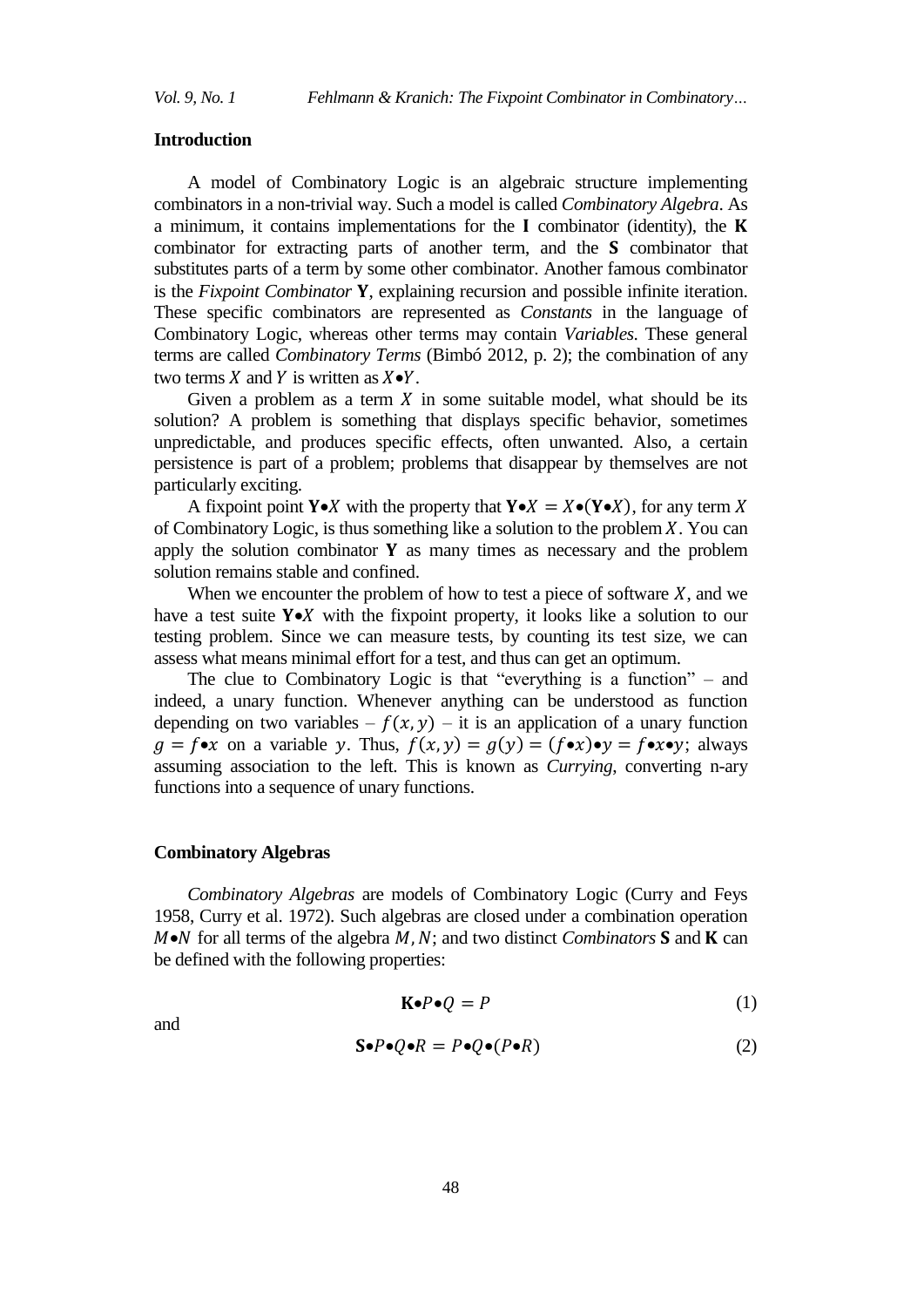where P, Q, R are elements in the combinatory algebra<sup>1</sup>.

Thus, the combinator  $\bf{K}$  acts as projection, and  $\bf{S}$  is a substitution operator for terms in the combinatory algebra. Like an assembly language, the  $S-K$  terms become quite lengthy and are barely readable by humans, but they work fine as a foundation for computer science.

The power of these two operators is best understood when we use them to define further, more manageable, and more reasonable combinators. Church (Church, 1941) presented a list of functions that can be implemented as combinators, and Zachos investigated them in the settings of Combinatory Logic (Zachos 1978). Bimbó (2012, p. 6) gives a good overview; however, without reference to the original contributors. We present here only a few.

*Identity*

 $\overline{a}$ 

The identity combinator is defined as

$$
\mathbf{I} \coloneqq \mathbf{S} \bullet \mathbf{K} \bullet \mathbf{K} \tag{3}
$$

Indeed,  $\mathbf{I} \bullet M = \mathbf{S} \bullet \mathbf{K} \bullet \mathbf{K} \bullet M = \mathbf{K} \bullet M \bullet (\mathbf{K} \bullet M) = M$ . Association is to the left.

*Functionality by the Lambda Combinator*

Church's *Lambda Calculus* is a formal language that can be understood as a prototype programming language (see Church 1941, Barendregt 1977).

Lambda calculus can be expressed by  $S-K$  terms. We define recursively the *Lambda Combinator*  $L_x$  for a variable x as follows:

$$
\mathbf{L}_{\mathbf{x}} \bullet \mathbf{x} = \mathbf{I} \tag{4}
$$

$$
\mathbf{L}_{\mathbf{x}} \bullet M = \mathbf{K} \bullet M \text{ if } M \text{ different from } \mathbf{x} \tag{5}
$$

$$
\mathbf{L}_{\mathbf{x}} \bullet M \bullet N = \mathbf{S} \bullet \mathbf{L}_{\mathbf{x}} \bullet M \bullet (\mathbf{L}_{\mathbf{x}} \bullet N) \tag{6}
$$

The definition  $(5)$  holds for any variable term **x** in the combinatory algebra. We can extend the definition of the Lambda combinator by getting rid of the specific variable  $x$ . For any combinatory term  $M$ , the *Abstraction Operator*  $\lambda x$ . is defined on M recursively by applying  $L_x$  to all sub-terms of M. Applying  $\lambda x$ . M to any other combinatory term  $N$  replaces all occurrences of the variable  $x$  in the term M by N and is written as  $(\lambda x. M) \bullet N$ .

The abstraction operator binds weaker than the combination operator. Thus,  $\lambda x$ . binds all variables x in  $M \bullet N$ , such that we can omit parentheses as in  $\lambda x. M \bullet N = \lambda x. (M \bullet N)$ . Lambda abstraction provides a much more readable and intuitively understandable notation for terms of Combinatory Logic.

<sup>&</sup>lt;sup>1</sup>The use of variables named P, Q, R is borrowed from Engeler (2020).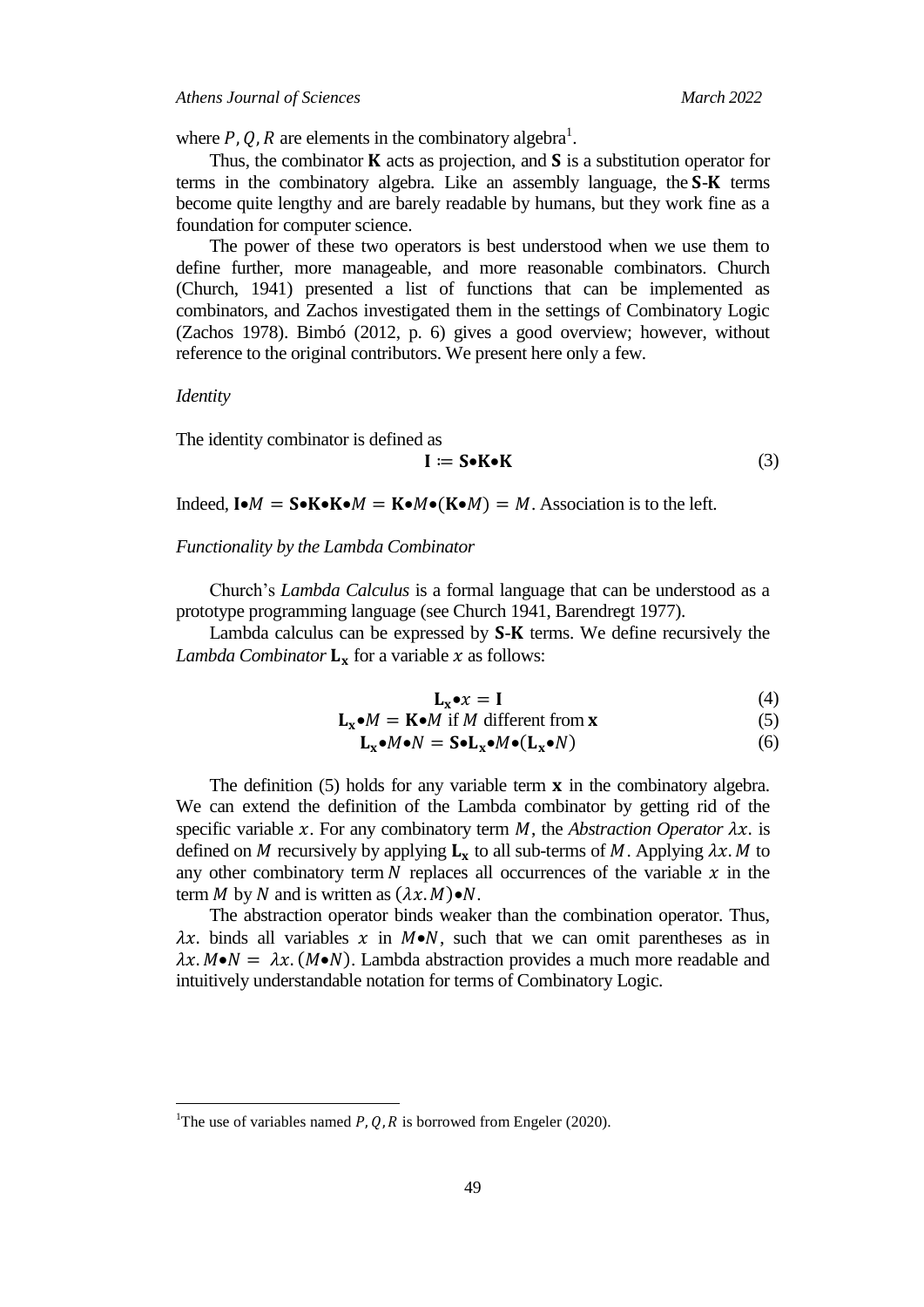*Vol. 9, No. 1 Fehlmann & Kranich: The Fixpoint Combinator in Combinatory…*

*The Fixpoint Combinator*

Given any combinatory term Z, the *Fixpoint Combinator* Y generates a combinatory term Y•Z, called *Fixpoint of* Z, that fulfills  $Y \cdot Z = Z \cdot (Y \cdot Z)$ . This means that  $Z$  can be applied as many times as wanted to its fixpoint and still yields back the same combinatory term.

In linear algebra, such fixpoint combinators yield an eigenvector solution to some problem  $Z$ ; for instance, when solving a linear matrix. It is therefore tempting to say, that  $Y \cdot Z$  is a solution for the problem Z. For more details, consult Fehlmann (2016).

Using Lambda Calculus notation, the fixpoint combinator can be written as (Barendregt 1984):

$$
\mathbf{Y} = \lambda f. \left( \lambda x. f \bullet (x \bullet x) \right) \bullet \left( \lambda x. f \bullet (x \bullet x) \right) \tag{7}
$$

Translating  $(7)$  into an **S-K** term proves possible, becomes a bit lengthy but demonstrates how Combinatory Logic works.

By applying  $(6)$ ,  $(5)$ :

$$
\lambda x. f \bullet (x \bullet x) = S \bullet \lambda x. f \bullet \lambda x. x \bullet x
$$

$$
\lambda x. f = K \bullet f
$$

Then applying (6) and (4)

$$
\lambda x. x \bullet x = (\mathbf{S} \bullet \lambda x. x \bullet \lambda x. x)
$$

$$
= (\mathbf{S} \bullet \mathbf{I} \bullet \mathbf{I})
$$

yields

$$
\lambda x. f \bullet (x \bullet x) = S \bullet (K \bullet f) \bullet (S \bullet I \bullet I)
$$

and therefore

$$
Y = \lambda f. (\lambda x. f \bullet (x \bullet x)) \bullet (\lambda x. f \bullet (x \bullet x))
$$
  
=  $\lambda f. (S \bullet (K \bullet f) \bullet (S \bullet I \bullet I)) \bullet (S \bullet (K \bullet f) \bullet (S \bullet I \bullet I))$   
=  $S \bullet (\lambda f. S \bullet (K \bullet f) \bullet (S \bullet I \bullet I)) \bullet (\lambda f. S \bullet (K \bullet f) \bullet (S \bullet I \bullet I))$   
=  $S \bullet (S \bullet (\lambda f. S \bullet (K \bullet f)) \bullet \lambda f. S \bullet I \bullet I) \bullet (S \bullet (\lambda f. S \bullet (K \bullet f)) \bullet \lambda f. S \bullet I \bullet I)$ 

Now solving the remaining  $\lambda$ -terms:

$$
\lambda f. S \bullet (K \bullet f) = S \bullet \lambda f. S \bullet \lambda f. K \bullet f
$$
  
= S \bullet (K \bullet S) \bullet (S \bullet \lambda f. K \bullet \lambda f. f)  
= S \bullet (K \bullet S) \bullet (S \bullet (K \bullet K) \bullet I)

considering

$$
\lambda f.\, \mathbf{S} = \mathbf{K} \bullet \mathbf{S}
$$

and

$$
\lambda f.\,\mathbf{K} \bullet f = \mathbf{S} \bullet \lambda f.\,\mathbf{K} \bullet \lambda f.\,f = \mathbf{S} \bullet (\mathbf{K} \bullet \mathbf{K}) \bullet \mathbf{I}.
$$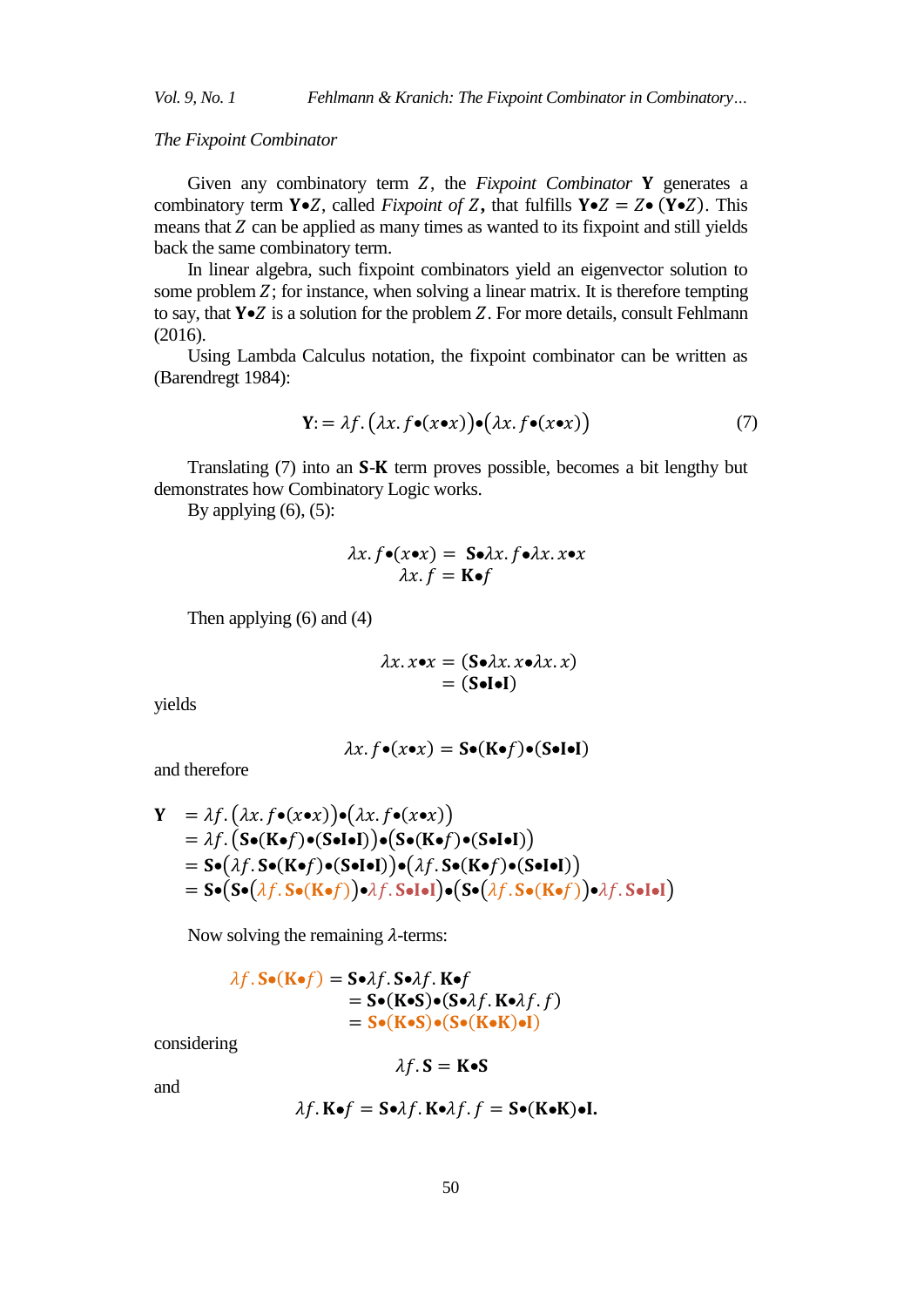The latter holds by first applying (6), then (5) and (4). Moreover

$$
\lambda f. S \bullet I \bullet I = S \bullet \lambda f. S \bullet I \bullet \lambda f. I
$$
  
= S \bullet (S \bullet \lambda f. S \bullet \lambda f. I) \bullet (K \bullet I)  
= S \bullet (S \bullet (K \bullet S) \bullet (K \bullet I)) \bullet (K \bullet I)

applying again (6) and (5).

Putting things together:

$$
Y = \lambda f. (\lambda x. f \bullet (x \bullet x)) \bullet (\lambda x. f \bullet (x \bullet x))
$$
  
=  $S \bullet (S \bullet (S \bullet (K \bullet S) \bullet (S \bullet (K \bullet K) \bullet I)) \bullet (S \bullet (S \bullet (K \bullet S) \bullet (K \bullet I)) \bullet (K \bullet I)))$   
 $\bullet (S \bullet (S \bullet (K \bullet S) \bullet (S \bullet (K \bullet K) \bullet I)) \bullet (S \bullet (S \bullet (K \bullet S) \bullet (K \bullet I))) \bullet (K \bullet I)))$ 

Applying Y to any combinatory term  $Z$  now explicitly transports  $Z$  on the top of the formula and keeps the rest of the structure of  $Y$  such that  $Y$  can be applied repeatedly.

This exercise should give the reader an impression how Combinatory Logic works.

Applying the fixpoint combinator  $Y$  to some combinator  $Z$  in the Lambdastyle is much simpler:

$$
\lambda f. (\lambda x. f \bullet (x \bullet x)) \bullet (\lambda x. f \bullet (x \bullet x)) \bullet Z \n= (\lambda x. Z \bullet (x \bullet x)) \bullet (\lambda x. Z \bullet (x \bullet x)) \n= Z \bullet (\lambda x. Z \bullet (x \bullet x)) \bullet (\lambda x. Z \bullet (x \bullet x))
$$

by applying the Lambda combinator twice, replacing the two  $x \bullet x$  twice by  $\lambda x. Z \bullet (\chi \bullet x)$ . Thus, this explains reasoning as a repeated substitution process.

When applying  $Y$ , or  $Y'$ , or any other equivalent fixpoint combinator to a combinatory term *Z*, reducing the term by repeatedly using rule (1) or (2) does not always terminate. An infinite loop can occur, and must sometimes occur, otherwise we would always find a solution to any problem that can be stated within a programming language. Thus, Turing would be wrong and all finite state machines would reach a finishing state (Turing 1937).

Thus, the fixpoint combinator is not the solution of all our practical problems. But Engeler teaches us in his Neural Algebra fixpoints can be approximated using a *Construction Operator* (Engeler 2019), see below.

For more details about the foundations of Mathematical Logic, see for instance Potter (2004).

## **Arrow Terms**

The *Graph Model* of *Combinatory Logic* (Engeler 1995) is a model of Combinatory Logic with explains how to combine topics in areas of knowledge. Combination is not only on the basic level possible; you can also explain how to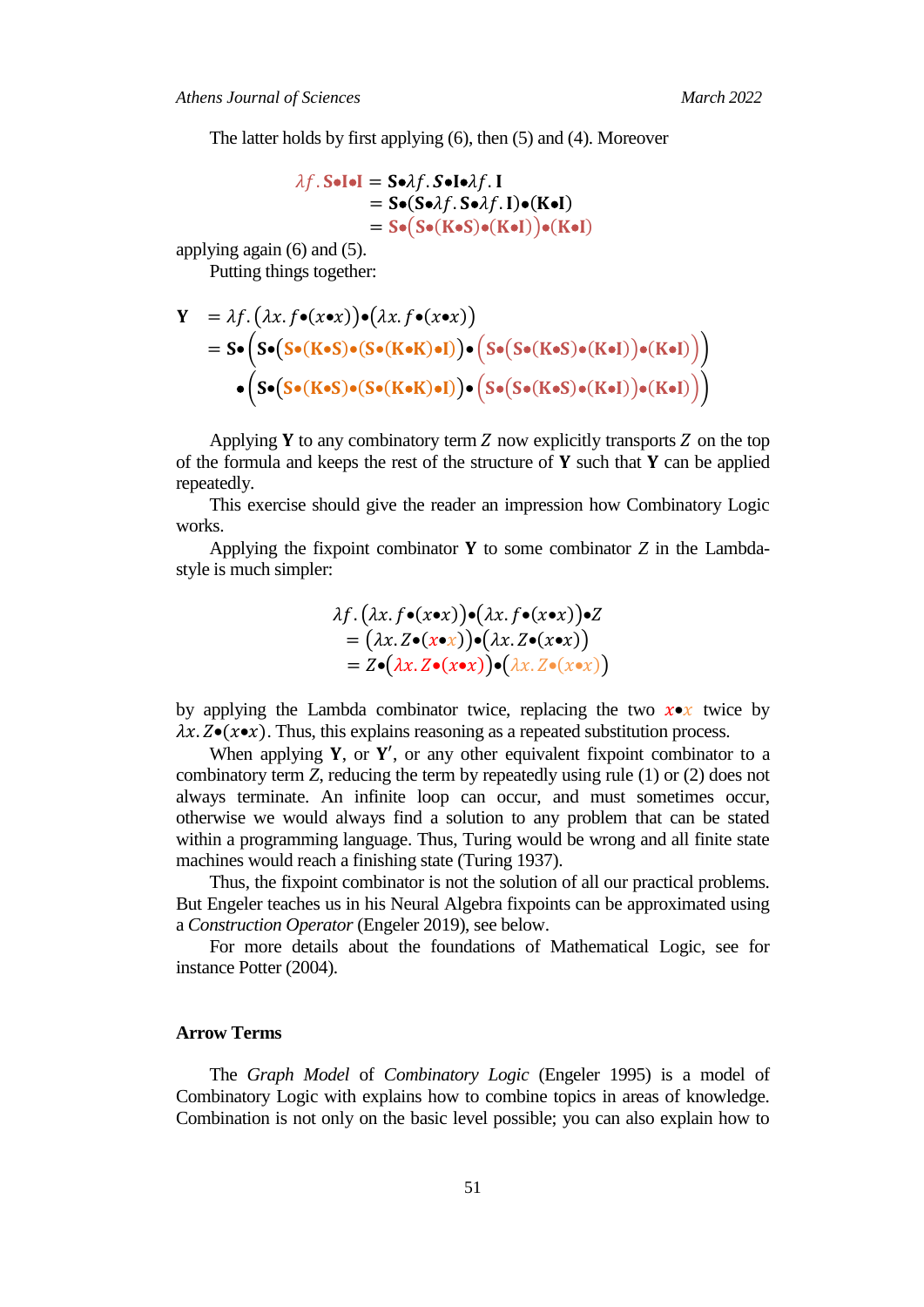combine topics on the second level; sometimes called meta-level. Intuitively, we would expect such a meta-level describing knowledge about how to deal with different knowledge areas.

Whenever two terms  $M$  and  $N$  are embodied in a combinatory algebra, the application of  $M$  onto  $N$  is also a term of this combinatory algebra, denoted as  $M \bullet N$ .

Let  $\mathcal L$  be the set of all assertions over a given domain. Examples include statements about customer's needs, solution characteristics, methods used, program states, test conditions, etc. These statements are assertions about the domain we are dealing with. This could be a business domain, or the state of some software, i.e., the description of the values for all controls and data.

An *Arrow Term* is recursively defined as follows:

- $\circ$  Every element of  $\mathcal L$  is an arrow term.
- $\circ$  Let  $a_1, ..., a_m$ , b be arrow terms. Then

$$
\{a_1, \dots, a_m\} \to b \tag{8}
$$

is also an arrow term. Thus, arrow terms are relations between finite subsets of arrow terms and another arrow term, emphasized as successor.

For instance, in software testing, we use arrow terms to represent test cases. On the base level, the left-hand sides  $a_1, ..., a_m$  represent test data, the term b is the known expected response of the test case (8). Higher levels of arrow terms represent test strategies and tests of tests.

The left-hand side of an arrow term is a finite set of arrow terms and the righthand side is a single arrow term. This definition is recursive. The arrows are a formal graph notation; they might suggest cause-effect, not logical imply.

#### *The Graph Model as an Algebra of Arrow Terms*

We can extend the definition of arrow terms to become a combinatory algebra, allowing for the combination of arrow terms.

Denote by  $G(\mathcal{L})$  the power set containing all *Arrow Terms* of the form (8).

The formal, recursive, definition of the Graph Model as a power set, in settheoretical language, is given in equation (9):

$$
G_0(\mathcal{L}) = \mathcal{L}
$$
  
\n
$$
G_{n+1}(\mathcal{L}) =
$$
  
\n
$$
G_n(\mathcal{L}) \cup \{ \{a_1, ..., a_m\} \to b | a_1, ..., a_m, b \in G_n(\mathcal{L}), m \in \mathbb{N} \}
$$
\n(9)

for  $n = 0, 1, 2, \dots, \mathcal{G}(\mathcal{L})$  is the set of all (finite and infinite) subsets of the union of all  $\mathcal{G}_n(\mathcal{L})$ :

$$
\mathcal{G}(\mathcal{L}) = \bigcup_{n \in \mathbb{N}} \mathcal{G}_n(\mathcal{L}) \tag{10}
$$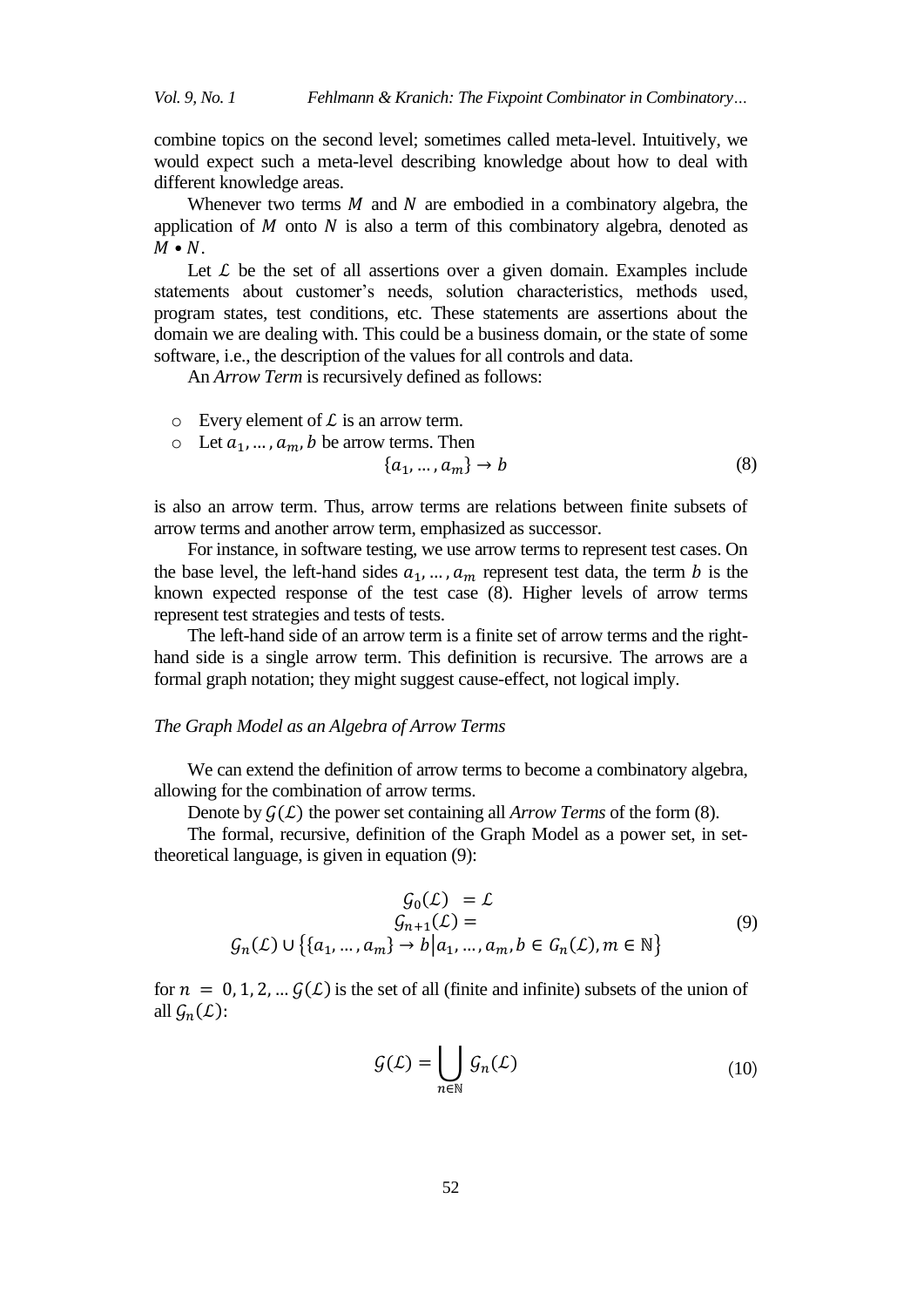The elements of  $\mathcal{G}_n(\mathcal{L})$  are arrow terms of level n. Terms of level 0 are *Assertions*, terms of level *Rules*. A set of rules is called *Rule Set* (Fehlmann 2016). In general, a rule set is a finite set of arrow terms. We call infinite rule sets a *Knowledge Base*. Hence, knowledge is a potentially unlimited collection of rules sets containing rules about assertions regarding our domain.

### *Combining Knowledge Bases*

We can combine knowledge bases sets as follows:

$$
M \bullet N = \{c | \exists \{b_1, b_2, \dots, b_m\} \to c \in M; \ b_i \in N\}
$$
(11)

## *Arrow Term Notation*

To avoid the many set-theoretical parenthesis, the following notations, called *Arrow Schemes*, are applied:

- $\circ$   $a_i$  for a finite set of arrow terms, *i* denoting some finite indexing function for arrow terms.
- $\circ$   $a_1$  for a singleton set of arrow terms:  $a_1 = \{a\}$  for an arrow term a.
- $\circ$   $\emptyset$  for the empty set, such as in the arrow term  $\emptyset \rightarrow \alpha$ .
- $\circ$   $a_i \cup b_j$  for the union of two sets  $a_i$  and  $b_j$  of arrow terms.
- $\circ$  (a) for a potentially infinite set of arrow terms, where a is an arrow term.

Note that arrow schemes denote sets when put into outermost parenthesis. Without an index, the set might be infinite; an index makes the set finite.

The indexing function cascades; thus,  $a_{i,i}$  denotes the union of a finite number of sets of arrow schemes

$$
a_{i,j} = a_{i,1} \cup a_{i,2} \cup ... \cup a_{i,j} \cup ... \cup a_{i,m} = \bigcup_{k=1}^{m} a_{i,k}
$$
 (12)

In terms of these conventions,  $(x_i \rightarrow y)_i$  denotes a rule set; i.e., a non-empty finite set of arrow terms, each having at least one arrow. Thus, such set has level 1 or higher. Moreover, it has two selection functions,  $i$  and  $j$ , selecting a finite number of arrow terms for x and  $x_i \rightarrow y$ .

With this notation, the application rule for  $M$  and  $N$  reads:

$$
M \bullet N = ((b_i \to a) \bullet (b_i)) = \{a | \exists b_i \to a \in M; b_i \subset N\}
$$
(13)

*Arrow Terms – A Model of Combinatory Logic*

The algebra of arrow terms is a combinatory algebra and thus a model of Combinatory Logic. It is called the *Graph Model*.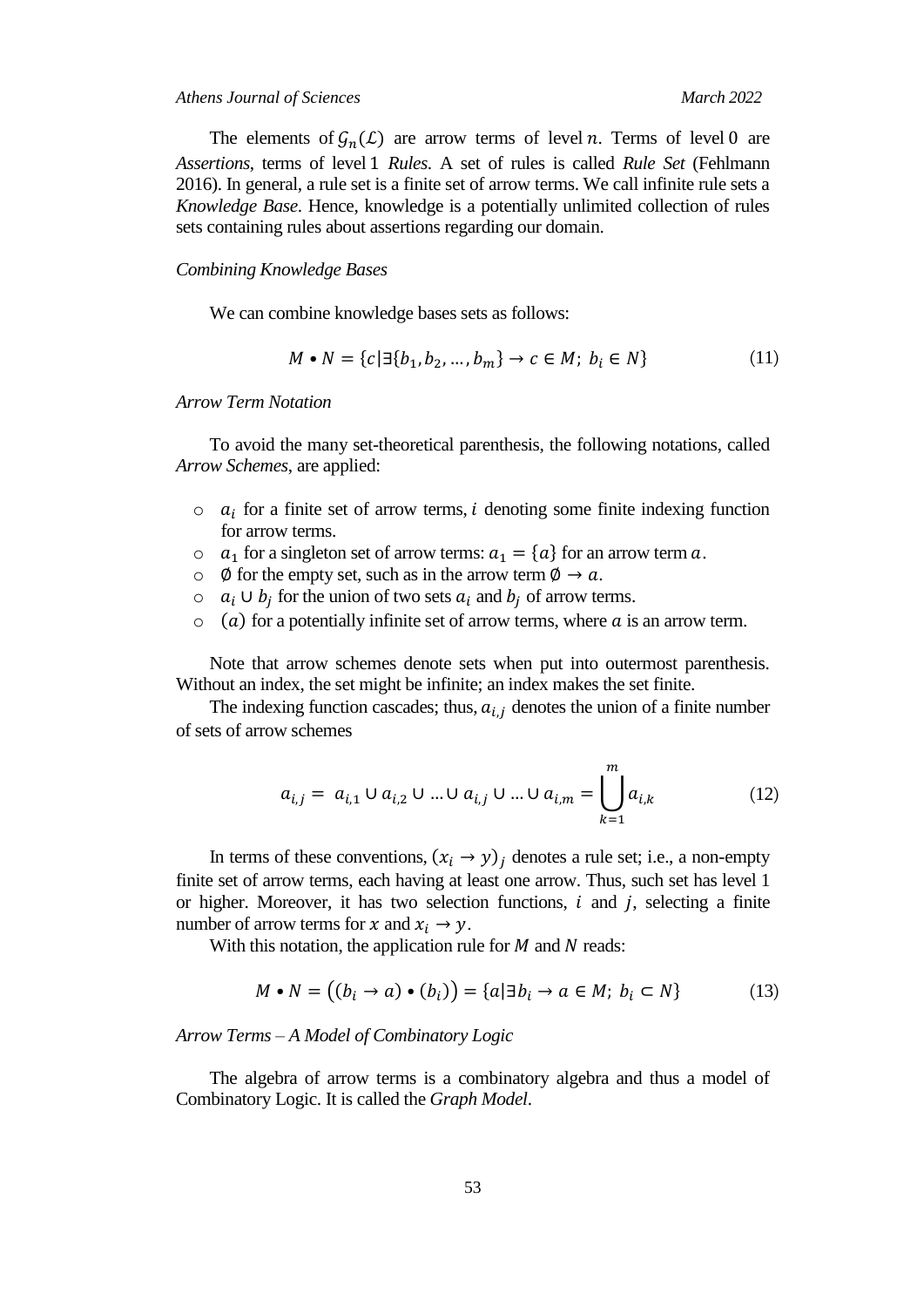The following definitions demonstrate how arrow terms implement the combinators  $S$  and  $K$  fulfilling equations (1) and (2).

 $I = (a_1 \rightarrow a)$  is the *Identification*; i.e.,  $(a_1 \rightarrow a) \bullet (b) = (b)$  $\circ$   $\mathbf{K} = (a_1 \rightarrow \emptyset \rightarrow a)$  selects the 1<sup>st</sup> argument:  $\mathbf{K} \cdot (b) \cdot (c) = ((b_1 \rightarrow \emptyset \rightarrow b) \cdot (b)) \cdot (c) = (\emptyset \rightarrow b) \cdot (c) = (b)$  $\circ$  **KI** = ( $\emptyset \rightarrow a_1 \rightarrow a$ ) selects the 2<sup>nd</sup> argument:  $\text{KI} \bullet (b) \bullet (c) = ((\emptyset \rightarrow c_1 \rightarrow c) \bullet (b)) \bullet (c) = (c_1 \rightarrow c) \bullet (c) = (c)$  $\circ$   $S = ((a_i \rightarrow (b_j \rightarrow c))_1 \rightarrow (d_k \rightarrow b)_i \rightarrow (a_i \cup b_{j,i} \rightarrow c))$ 

Therefore, the algebra of arrow terms is a model of Combinatory Logic.

The proof that the arrow terms' definition of  $S$  fulfils equation (2) is somewhat more complex. Readers interested in that proof are referred to Engeler (1981, p. 389). With  $S$  and  $K$ , an abstraction operator can be constructed that builds new knowledge bases. This is the *Lambda Theorem*; it is proved along the same way as Barendregt's Lambda combinatory (Barendregt 1977). See also in Fehlmann (1981, p. 37).

## *The Role of the Indexing Function in Arrow Terms*

The arrow in the terms of the Graph Model is somewhat confusing. It is easily mistaken as representing *Predicate Logic*; however, this must be viewed with care. Interpreting the arrow as an implication in predicate logic is not per se dangerous. In some sense, logical imply is a transition from preconditions to conclusion and arrow terms are fine for representing them. The problem is that if the left-hand side of an arrow term, which is an otherwise unstructured set, is interpreted as a conjunction of predicates – a sequence of logical AND-clauses – you run into a conflict with the undecidability of first-order logic. Arrow terms would then reduce to either of the form  $a_1 \rightarrow b$  or  $\emptyset \rightarrow b$ . This reduces the model to become the trivial one.

As an example, see Bimbó (2012, p. 237ff). There she explains how typed Combinatory Logic gets around the triviality problem. Instead of the indexing functions, selecting finite sets of arrow terms on the left-hand side, she postulates proofs for the predicates.

Thus, the indexing function for selecting elements of a finite set of arrow terms is a key element of the Graph Model. Interested readers will find related considerations in the paper of Fehlmann and Kranich (2020). For the application of the Graph Model to testing, the indexing function means selection of test cases and test data, and this is always a collection of program state predicates that do typically not leave the program under test in a consistent state.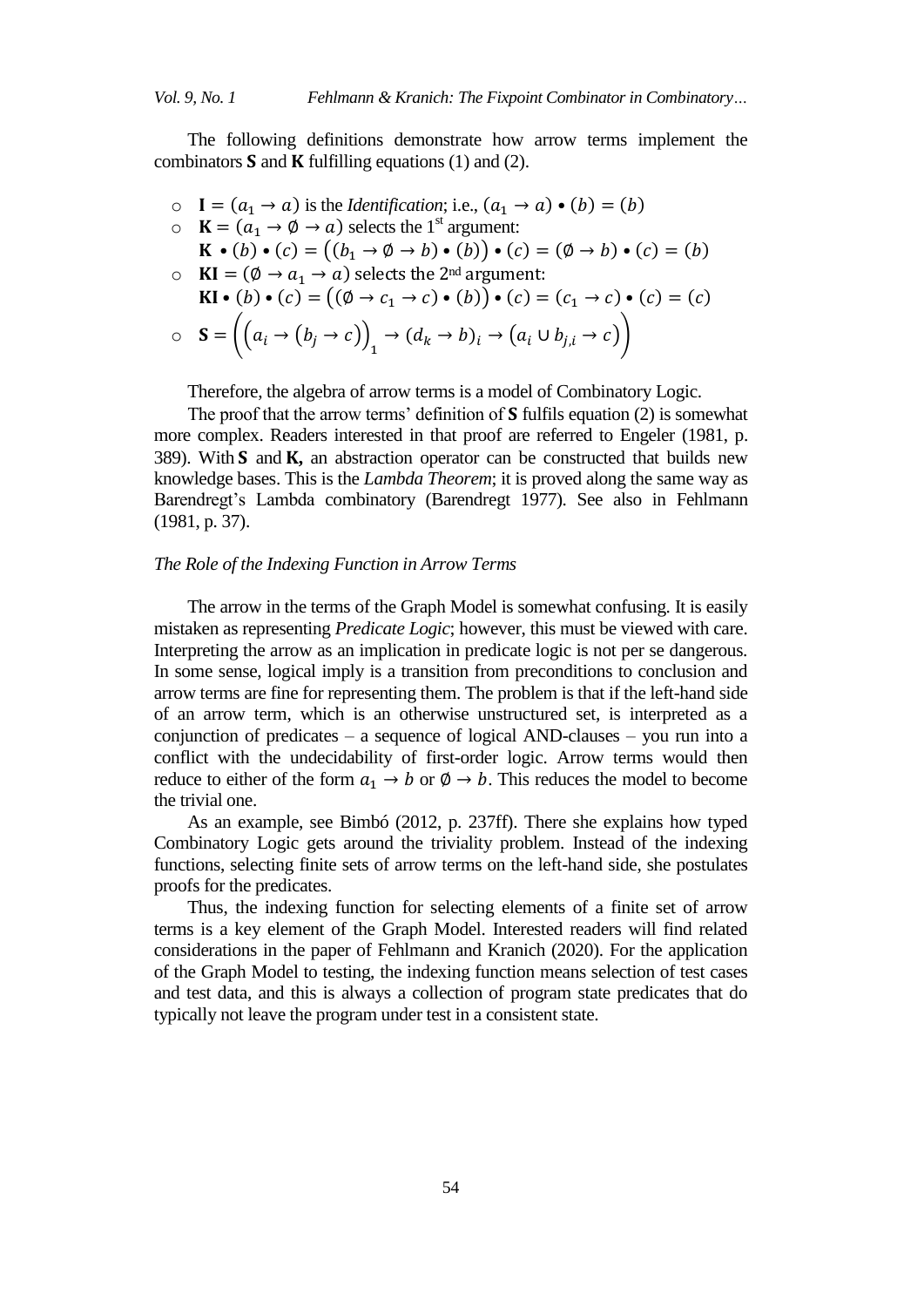## **Neural Algebra**

Engeler uses the Graph Model as a model how the brain thinks (Engeler 2019). A directed graph, together with a firing law at all its nodes, constitutes the connective basis of the brain model  $A$ . The model itself is built on this basis by identifying brain functions with parts of the firing history. Its elements may be visualized as a directed graph, whose nodes indicate the firing of a neuron. As before, we consider  $\mathcal{G}(\mathcal{A})$ , constructed as in (10). The elements of  $\mathcal{G}(\mathcal{A})$  are called *Cascades*. Cascades describe firing between nodes (neurons) when represented by finite sets of arrow terms  $a_i \rightarrow b$  where  $a_i$  are sub-cascades, while the right subcascade *b* describes the characteristic leave of its firing history graph. The *Neural Algebra* is defined as a collection of cascades representing brain functions in the brain model, closed under applications and union. With the application rule (13), we have an algebraic structure; the application representing brain functions, interpreted as thoughts.

# *The Fixpoint Combinator in the Neural Algebra*

The fixpoint combinator  $Y$  can be written as an arrow scheme; however, this calculation is better left to some suitable rewriting tool, as otherwise this article would exceed all reasonable length. Applying  $Y$  to an arbitrary arrow scheme might result in an infinite loop of arrow schemes, representing a never-ending computation. Combinatory Logic, as any kind of programming, may result in an infinite loop in its model, and it is not decidable when this happens.

If infinite loops occur, or infinite sequences of digits like for real numbers that are not rationales, we need the notion of controlling operators that approximate the possibly infinite solution, and metrics for measuring how near the approximations to the solutions are, and get even nearer when required.

#### *Reasoning, Problem Solving and Controlling*

Within this setting, it is possible to define models for reasoning and problem solving. However, not only flat reasoning, also for solving problems, even if their fixpoint is infinite. For a controlled object  $X$ , the *Controlling Operator*  $C$  solves the control problem  $C \cdot X = X$ . The brain function C gathers all faculties that may help in the solution. The control problem is a repeated process of substitution, like finding the fixpoint of a combinator. However, since cascades are always finite – all brain activity remains finite, unfortunately – solving the control problem is by a series of finite *Attractors*, a control sequence  $X_0 \subseteq X_1 \subseteq X_2 \subseteq \cdots$  determined by

$$
X_{i+1} = \mathbf{C} \bullet X_i, i \in \mathbb{N} \tag{14}
$$

starting with an initial  $X_0$ . This process is called *Focusing*. The details can be found in Engeler (2019, p. 301). We will rely on the observation that attractors represent reasoning in a neural algebra.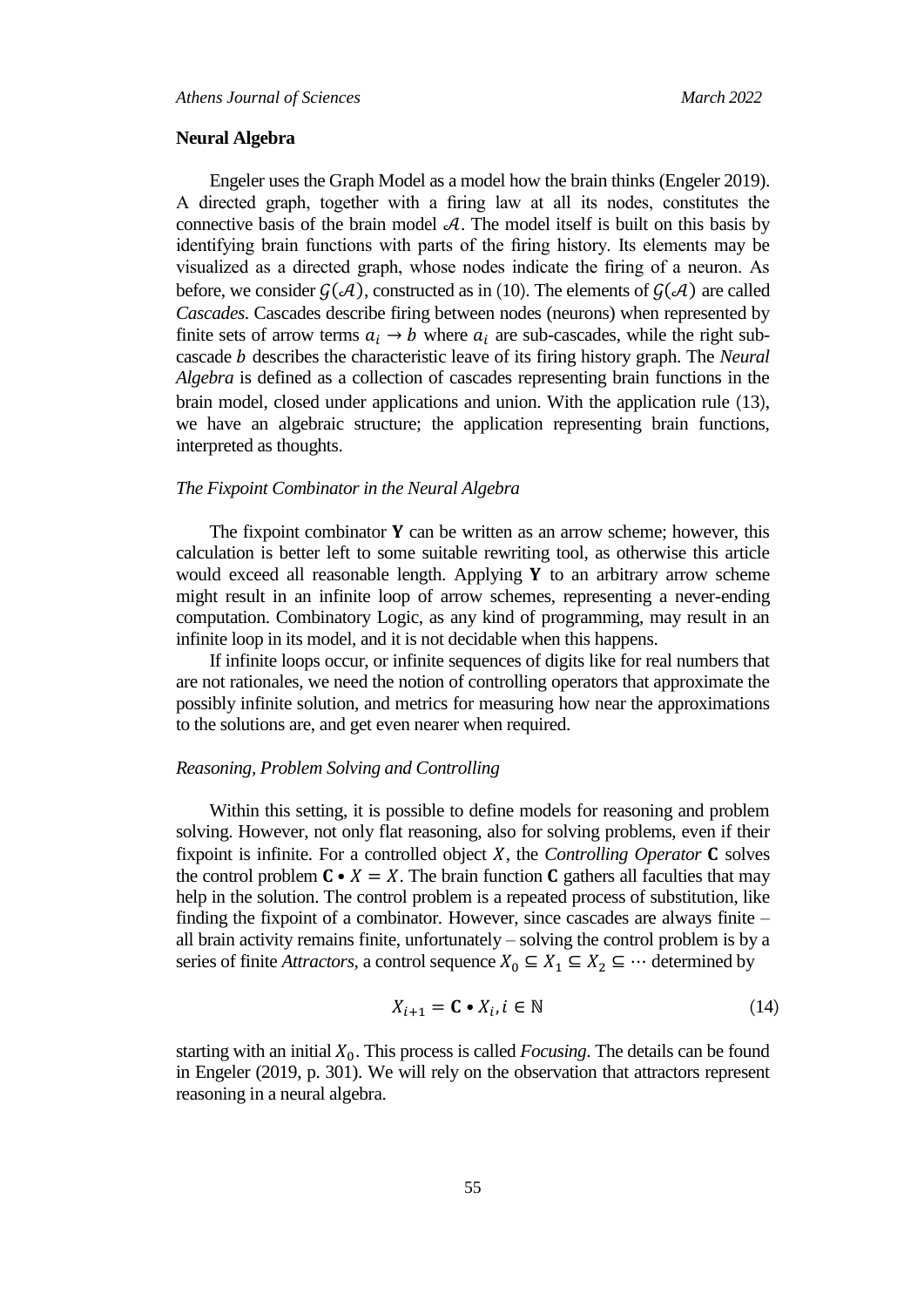Attractors are ordered by inclusion (14), meaning that the solution space becomes smaller and smaller until a smallest possible solution is found that cannot be further reduced by the controlling operator. It is possible that this ultimate solution remains empty.

The controlling operator is closely linked to the fixpoint operator  $\bf{Y}$ . If X has a solution  $C \cdot X$ , then X is of the form  $X = Y \cdot Z$  for some suitable cascade Z. Thus, not all combinators  $X$  have a solution; the related control sequence may end with the empty cascade, obviously. These considerations share a stunning resemblance with transfer functions, whose solution profiles are also approximations rather than precise solutions (Fehlmann 2016, p. 14).

The controlling operator is not like one of the basic or the fixpoint combinators but is more of a prescription, how to find suitable attractors. Engeler (2019, p. 300ff) presents in an elegant way representations of basic thought processes, e.g., reflection, discrimination, simultaneous and joint control, but also learning, teaching, focusing with eyes, and comprehension.

Since the number of cascades that a brain can produce is finite and limited – by the lifespan of the brain – solution to the fixpoint control problems turn out to be finite attractor sequences, characterizing thought processes.

# **Transfer Functions**

For managing complex systems, transfer functions are used to analyze controls and approximate the expected result (Fehlmann 2016).

An obvious interpretation of arrow terms is by transfer functions. In *Quality Function Deployment* (QFD), the building blocks – and the origin – are causeeffect relations as used in Ishikawa Diagram (Ishikawa and Loftus 1990). These diagrams describe the cause-effect relations between topics and are considered the initial form of QFD matrices. Converting a series of Ishikawa diagrams into a QFD matrix is straightforward (see Fehlmann 2016, p. 231). Thus, transfer functions can be described by finite sets of arrow terms.

#### *Deming Chains*

Composition of transfer functions is called a *Deming Chain* (Fehlmann 2016, p. 100) because Deming identified the value chains in manufacturing processes (Deming 1986). Akao called it *Comprehensive QFD*, also known as *QFD in the Large*. He drafted extensive Deming chains in this famous book on QFD (Akao 1990)*.*

For transfer functions, the Graph Model provides similar services as for tests. The model proves that transfer functions have universal applicability and power for explaining cause-effect, and they provide a framework for automation also for Deming chains (Fehlmann 2001).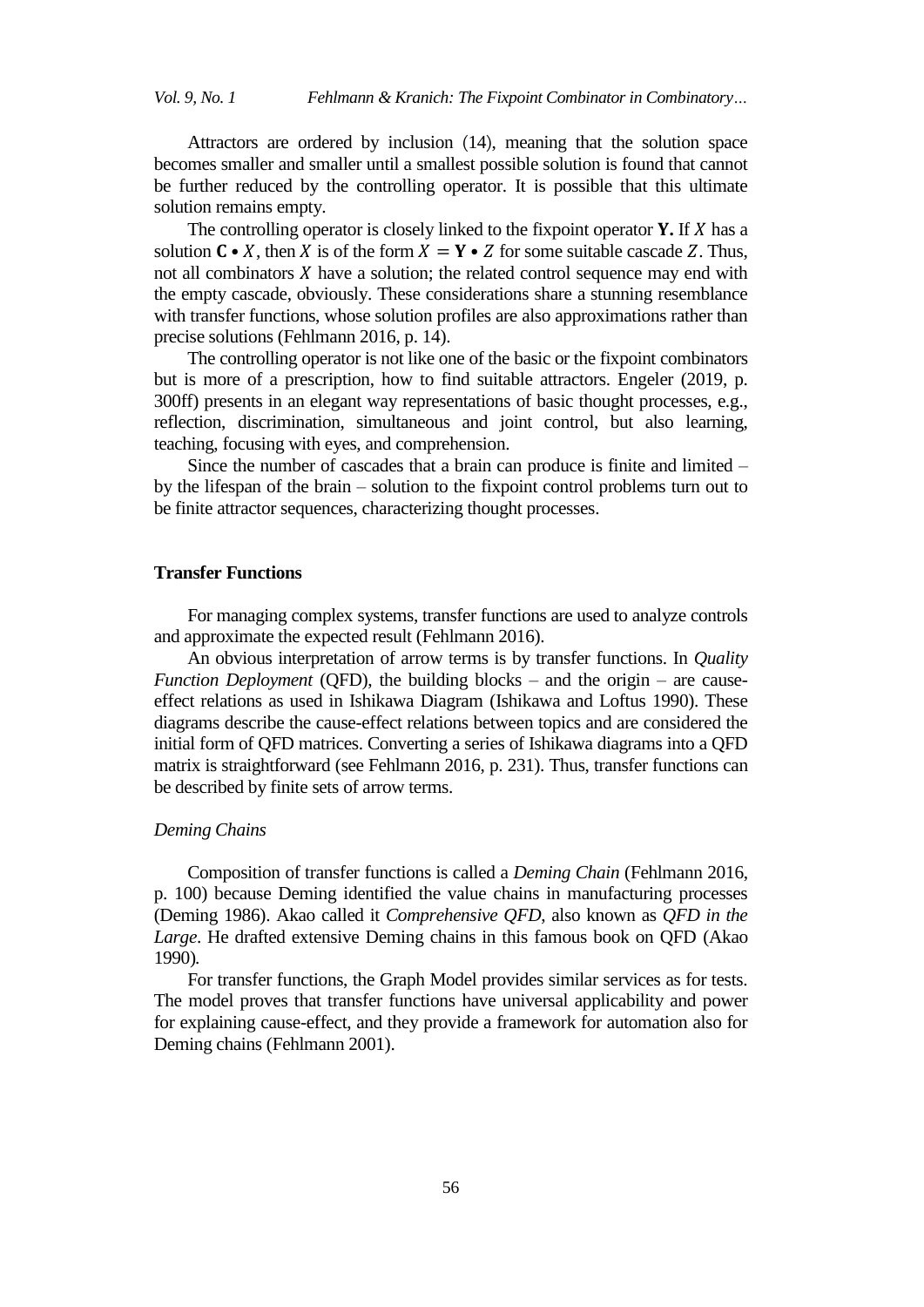#### **The Algebra of Tests**

Very interesting instantiations of the Graph Model can be found in *Software Testing*, especially when seen from an economical viewpoint. In fact, test cases are best described as arrow terms, with the left-hand sides describing program states before executing the test, and the right-hand side describing the response of the test case. Software testing is the key to digitalization and to software-intense products that perform safety-critical tasks.

Test cases are a mapping of arrow terms onto *Data Movement Maps*. Data movement maps model the software under test by identifying the data groups moved by the software, based on the ISO standard 19761 COSMIC (ISO/IEC 19761 2011). This has been explained in more detail in Fehlmann (2020). The data movements induce a sizing valuation on this algebra by counting the number of data movements executed per test case.

When we speak of test cases, we always intend a suitable data movement map with it; thus, the same arrow term can be mapped to several data movement maps, counting as separate test cases.

#### *State Assertions*

For our Test Algebra, we now assume  $\mathcal L$  to be the set of all state assertions for a given program. We use the term "program" but mean a system that might consist of coded software, services, or anything yielding results electronically. Learning machines also are "programs" in that sense even if it is not the code that implements learning, rather the learned knowledge itself. Elements of  $\mathcal L$  are descriptions of the system status, or the knowledge such as system has, at a certain moment. In the sequel, the arrow term  $a_i \rightarrow b$  together with its associated data movement map represents a test case, that, given test data  $a_i$ , yields b as the expected, correct result (Fehlmann 2020, p. 85ff).

If  $a_i \rightarrow b$  is a test case,  $a_i \subset \mathcal{L}$  specifies a set of test data that holds before executing the test, and  $b \in \mathcal{L}$  the state of the program after execution. The finite set  $a_i$  represents the states before execution of possible unrelated threads of the program, or services involved.

#### *Testing Complex Systems*

Usually, unit tests that ensure the proper functioning of software modules are available because they originate from the software development process (Junit Team 1997ff). The integration of modules and components and building systems of systems, or other complex products, requires many more tests, among them end-to-end tests that cause huge efforts. Most often, the time slots available for testing are used up to accommodate additional or forgotten user requirements. Consequently, with respect to functionality, the more important tests become when creating complex products, the less tests are executed, by lack of time and resources. Attempts to execute tests automatically do not address the lack of good test cases for complex products. There are the test cases that need to be created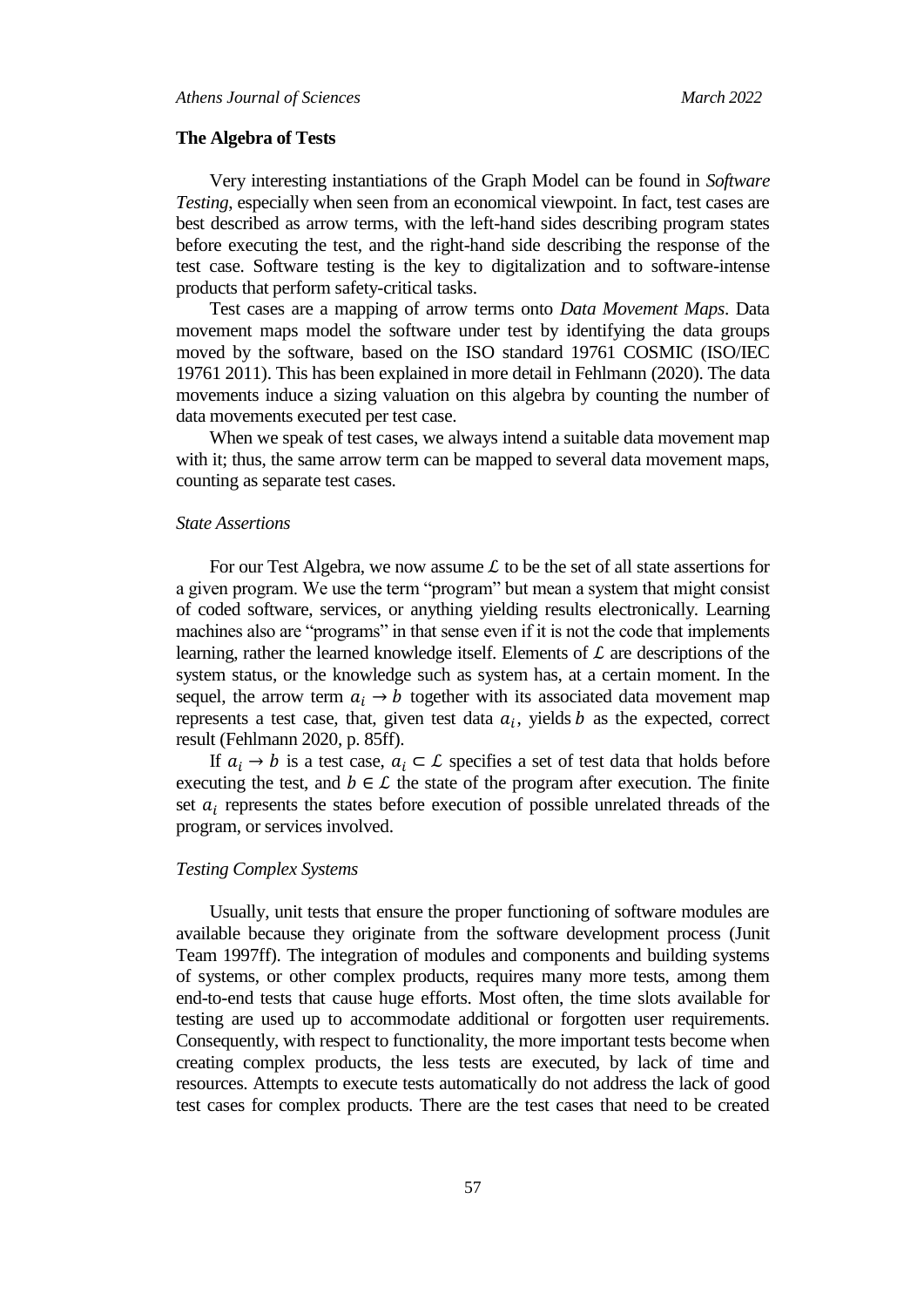automatically. This approach is called *Autonomous Real-time Testing*, to point out that testing effort always must remain limited. It addresses the problem how to automatically create test cases by Artificial Intelligence, namely by generating test cases using Combinatory Logic and selecting the relevant ones using ISO/IEC 16355 (ISO/IEC 16355-1 2015). The approach is explained in Fehlmann (2020).

## *Combining Tests*

The definition (13) explains how to combine test cases. To apply one set  $M$  of test cases to another  $N$ , it is required that for testing the assertion  $a$ , test cases  $b_i \subset N$  exist such that  $(b_i \rightarrow a)$  in M has effectively been tested. Consult last the paper of Fehlmann and Kranich (2020) for more information about the existential quantifier in (13).

The intuitionistic, or constructive, variant of the Axiom of Choice requires not only the existence of test providing valid test data as response, but construction instructions for the existence of such tests, respectively the related test cases. This means that it is not enough to know the existence of tests, but you need to know how to construct them. This is possibly the reason why test automation has proven to be so hard.

And for those who consider such reasoning too theoretical, let us provide a rather practical argument: programmers who want to set up test concatenation  $M \cdot N$  for automatic testing, need access to the test cases in N that provide the responses needed for  $M$ , for combining  $M$  with  $N$ . Otherwise, combining tests is unsafe or cannot be automated. Thus, with the combinatory algebra of arrow terms, mathematical logic meets both intuitionism and programming.

#### *Combination Limitations*

Combining tests in a Combinatory Algebra is unlimited indeed because there is no typing involved that governs applicability. By (13), you can combine test cases across test stories as deemed appropriate; all that counts are that the test cases remain executable. This means that two test cases must not only be linked by its assertions, but also executable code must exist that combine these two test cases. In terms of software, two data movement maps representing the test case executions must exist that overlap.

## *The Size of Tests*

For a testing framework, we need to be able to measure the size of tests. The standard ISO/IEC 19761 COSMIC for measuring functional size serves as measuring method. The functional size of the associated data movement map is the size of a test case, denoted by  $Cfp(a_i^0 \rightarrow b^0)$ , where  $a_i^0 \in \mathcal{G}_0(\mathcal{L})$  and  $b^0$  $\mathcal{G}_0(\mathcal{L})$  are arrow terms of level 0; i.e., assertions about the state of the program.  $Cfp(a_i^0 \rightarrow b^0)$  is the number of unique data movements touched when executing the test case  $a_i^0 \rightarrow b^0$ . This is the recursion base.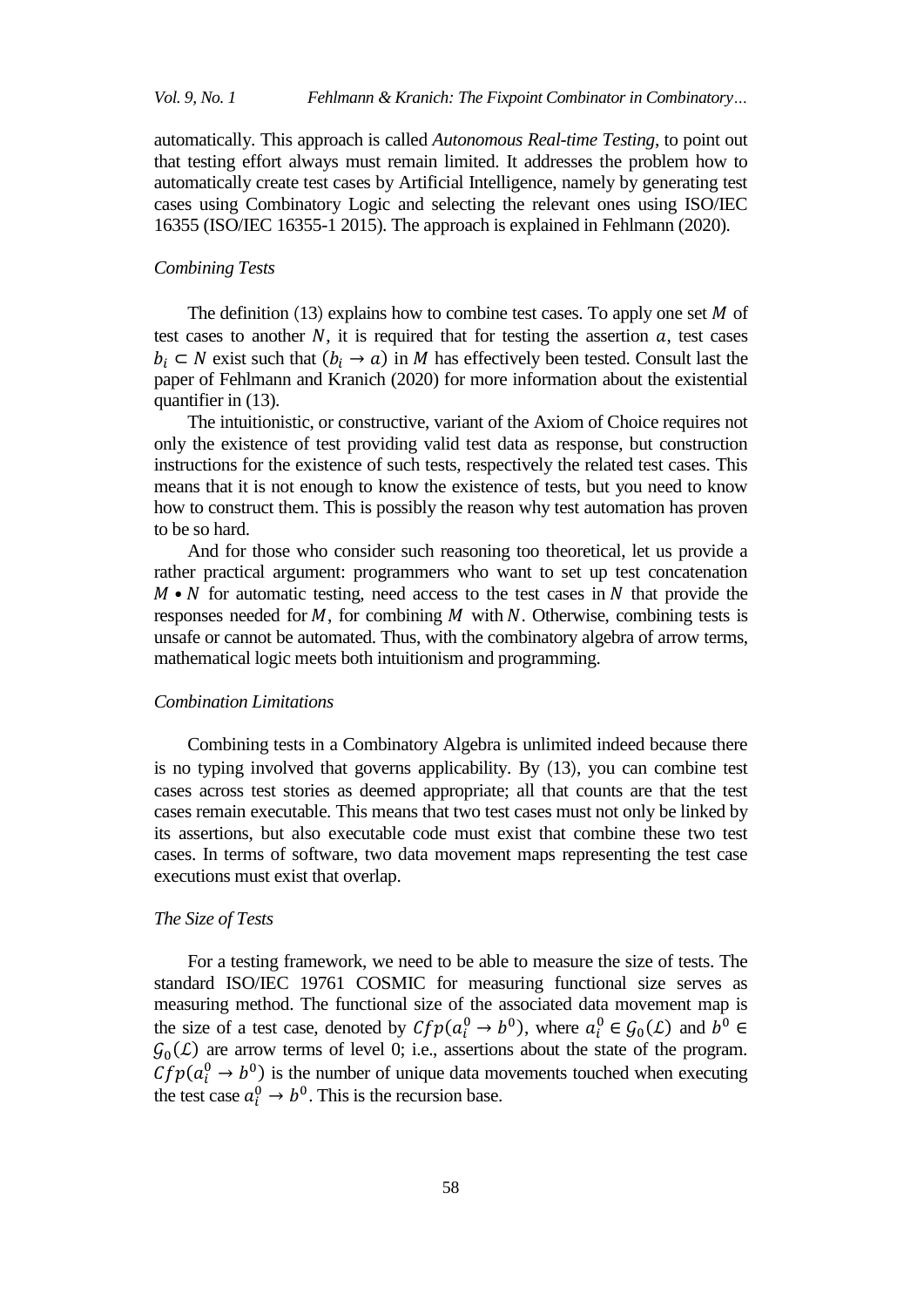Then the following equations (15) recursively define the size of tests:

$$
[a] = 0 \text{ for } a \in \mathcal{G}_0(\mathcal{L})
$$
  
\n
$$
[a_i \to b] = Cfp(a_i \to b) \text{ for } a_i \subset \mathcal{G}_0(\mathcal{L}) \text{ and } b \in \mathcal{G}_0(\mathcal{L})
$$
  
\n
$$
[c_i \to d] = \sum_i [c_i] + [d] \text{ for all test cases } c_i \text{ and } d
$$
\n(15)

The definition holds for all arrow terms in the algebra of tests.

The addition does not take into consideration whether data movements are unique; thus, the size of two test cases is always the sum of the sizes. When speaking about tests, we do not use the term knowledge base for sets of arrow terms, but rather *Test Story* for a set of test cases. Test stories typically share a common intent, or business value.

## *The Functional Size of Combinators*

Applying the definition (15) to the combinators  $S, K, I$ , and Y yields an infinite size for each of them, because the arrow term sets are infinite. This is conformant to the observation that when expressing these combinators as terms in the Lambda calculus, they are closed insofar as they do not contain free variables nor constants.

#### *Autonomous Real-time Testing*

In Fehlmann (2020), we coined the term *Autonomous Real-time Testing* (ART) to describe software tests that are

- o Executed automatically in a system during operations, or when pausing operations;
- o Started from a base test using recombination and other operations of combinatory algebra by adding autonomously generated test cases;
- o Controlled by transfer functions assuring relevance for users' values.

In previous papers and the book referenced about, we have explained how to keep the growth of test cases under control, using the *Convergence Gap* as a hash. The convergence gap in transfer functions measures the gap between the needs – of the customer, the user, certification authority, or else – and the achieved test coverage. Consult the paper of Fehlmann and Kranich (2020).

#### *Attractors*

While the fixpoint combinator  $Y$  works as above on sets of test cases, in most cases, it returns infinite tests as "solutions" – something not too practical. However, we can construct attractors for neural algebra, approximating the infinite testing set, as good as we wish. This creates a new problem for us, namely, to assess: when is testing good enough?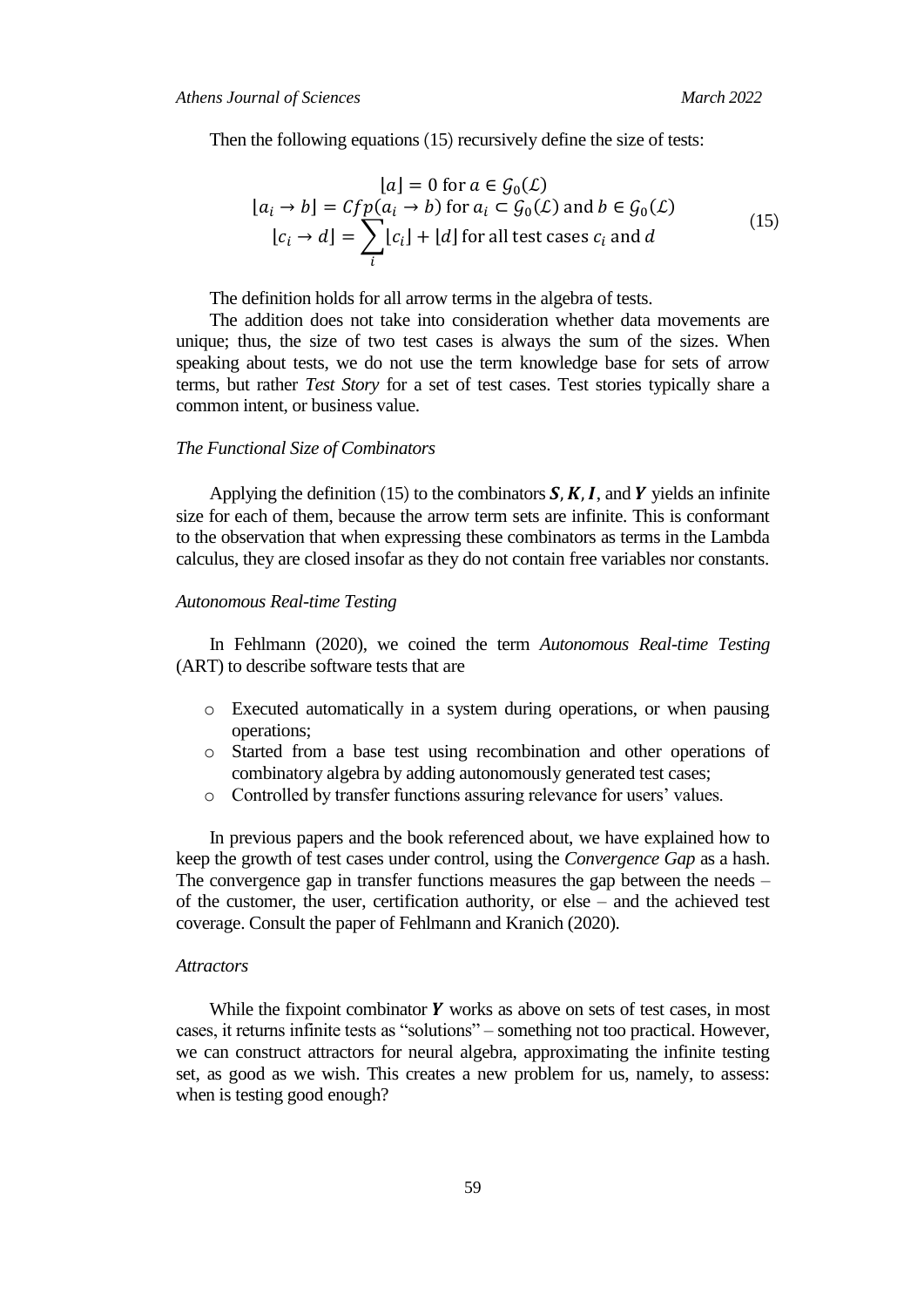While good practices can provide answers  $-e.g.,$  by looking at the remaining defect rate (Fehlmann and Kranich 2014) – a more theoretical answer should include at least the requirement that attractors cover functionality. That is the significance of the *Convergence Gap*, explained in Fehlmann (2020, p. 10).

Let  $U_l$  denote a finite set of user stories, and  $T_k$  another set of test stories, usually somewhat larger than the set of user stories. The matrix  $U_l \otimes T_k$  maps test stories to user stories and becomes a transfer function, if each cell contains the size  $[(a_i \rightarrow b)_j]$  of all test cases  $(a_i \rightarrow b)_j$  belonging to some test story  $T_k$  and referring to some user story, or FUR  $U_l$ . This yields a matrix:

$$
\mathbf{A} = \left( \left[ (a_i \rightarrow b)_j \right] \right)_{l,k} \tag{16}
$$

The indices of the matrix run over integers  $l, k \in \mathbb{N}$ .

The transfer function A maps test stories to user stories, and we call it *Test Coverage Matrix* because you can assess how good test stories cover user stories.

Let user stories be prioritized, say by some *Goal Profile* **y**. The goal profile characterizes priorities by a unit vector in the space of the alternatives under consideration. Then the transfer function  $\bm{A}$  can be applied to a *Solution Profile*  $\bm{x}$ , describing the importance of the test stories, and  $Ax$  is the result of applying  $A$  to this solution profile. Obviously  $Ax \neq y$ ; however, the difference  $||x - y||$  is interesting. If this difference is small, then the solution profile  $\boldsymbol{\chi}$  represents an optimum selection of test stories, meaning that tests cover what is relevant to the user's goal profile.

Optimum solution profiles can be calculated using the eigenvector method (Fehlmann 2016, p. 34). Let  $y_A$  be the *Principal Eigenvector* of  $AA^{\dagger}$ , solving the eigenvalue problem (17) for some  $\lambda \in \mathbb{R}$ .

$$
AA^{\mathsf{T}}\mathbf{y}_A = \lambda \mathbf{y}_A \tag{17}
$$

The principal eigenvector  $y_A$  is called the *Achieved Profile* of the transfer function A. Both, y and  $y_A$  are *Profiles*. This means, their vector length  $||y|| = 1$ respectively  $\|\mathbf{y}_A\| = 1$  are both one, where  $\|\dots\|$  represents the *Euclidean Norm* for vectors. The difference between a goal profile and an achieved profile is called *Convergence Gap*:

$$
Convergence Gap = ||y - yA||
$$
 (18)

The convergence gap is a metric that measures how well a transfer function explains the observed profile with suitable controls. The controls are the test stories; the observed profile compares with the goal profile of the user stories' relevance for the user of the software or the system. Note that computing the achieved profile is very often not straightforward, as it is in our case where we can make use of simple linear algebra.

We can now construct attractors as a series  $A_0$ ,  $A_1$ ,  $A_2$ , ... of test coverage matrices that approximate the test suite that we need to cover our functional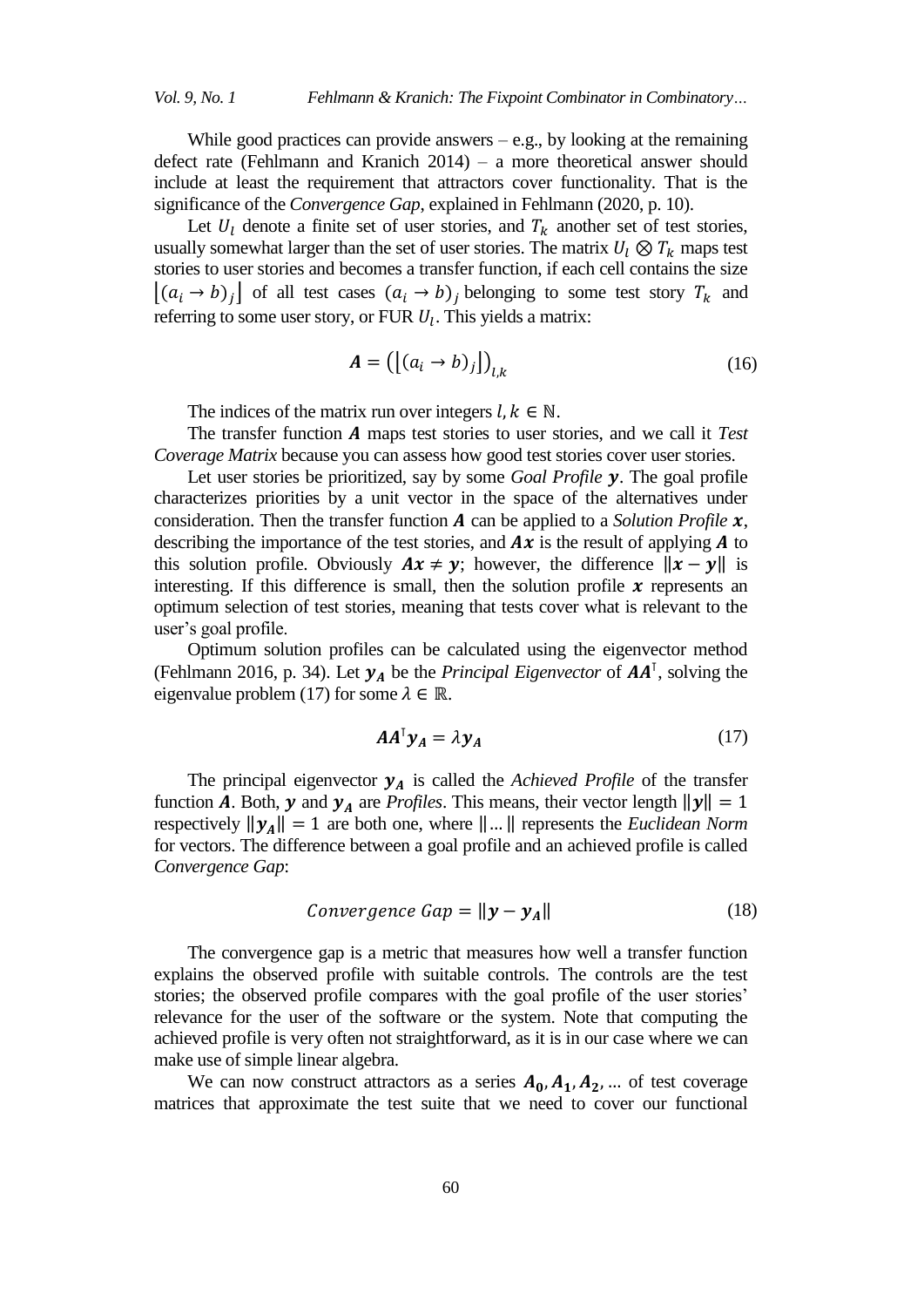requirements. However, the attractors must all keep the convergence gap und control, meaning that for a certain  $\varepsilon > 0$  and all attractors  $A_i$  holds:

$$
Convergence\ Gap(A_i) = \|\mathbf{y}_i - \mathbf{y}_{A_i}\| < \varepsilon \tag{19}
$$

Thus, our constructor **C** must construct an ascendant series  $A_0$ ,  $A_1$ ,  $A_2$ , ... such that both (19) and (20) holds:

$$
\begin{aligned} A_{i+1} &= \mathbf{C} \bullet A_i, i \in \mathbb{N} \\ A_i &\subseteq A_{i+1}, i \in \mathbb{N} \end{aligned} \tag{20}
$$

The constructor  $C$  therefore is an intelligent search in a wide range of potential attractors, keeping the convergence gap small enough. Such a series of attractors is called *bound*, namely by the convergence gap. In fact, bound attractors constitute a formal way to solve all kind of issues normally tackled by Artificial Intelligence. The hash functions used for measuring the convergence gap, might be considerably more complicated than in the case of test size.

## *Optimum Test Size*

For a test coverage matrix  $\boldsymbol{A} = ([(a_i \rightarrow b)_j])_{i,k}$ , the total test size of  $\boldsymbol{A}$  is

$$
[A] = \sum_{l,k} ([(a_i \to b)_j])_{l,k} \ l, k \in \mathbb{N}
$$
 (21)

If  $A_0 \subseteq A_1 \subseteq A_2 \subseteq \cdots$ , then  $[A_0] \subseteq [A_1] \subseteq [A_2] \subseteq \cdots$  also holds.

Combinations of tests can be used, as well as applying any special combinator such as projection or substitution to generate new test cases.

Bound attractors build up a test suite by adding more tests to the test coverage matrix  $A$ . The convergence gap must not necessarily decrease. In contrary, adding more tests can spoil the convergence gap, for instance if some test story gains too much weight and inflate the respective user stories' achieved profile.

Constructing a suitable constructor  $C$  is all but simple, nor straightforward, because adding more tests does not solve a problem. In view of executing such tests on a machine, the number of tests must not only remain finite but also limited to some manageable number. Thus, the question how to select relevant test stories out of the many possible combinations must be answered. An answer is proposed in Fehlmann and Kranich (2019). Moreover, based on sensitivity analysis for linear matrices, the authors will present sample attractors for software and system testing at the upcoming (2022) ATINER's conference on Information Technology & Computer Science (Fehlmann and Kranich 2022). Sensitivity analysis speeds up the selection of the new test cases. Thus, it seems that the problem of effectively create autonomous tests for large and complex systems can be solved.

For practical applications, combining unit tests from related domains such as steering control of an autonomous vehicle with weather forecast is always feasible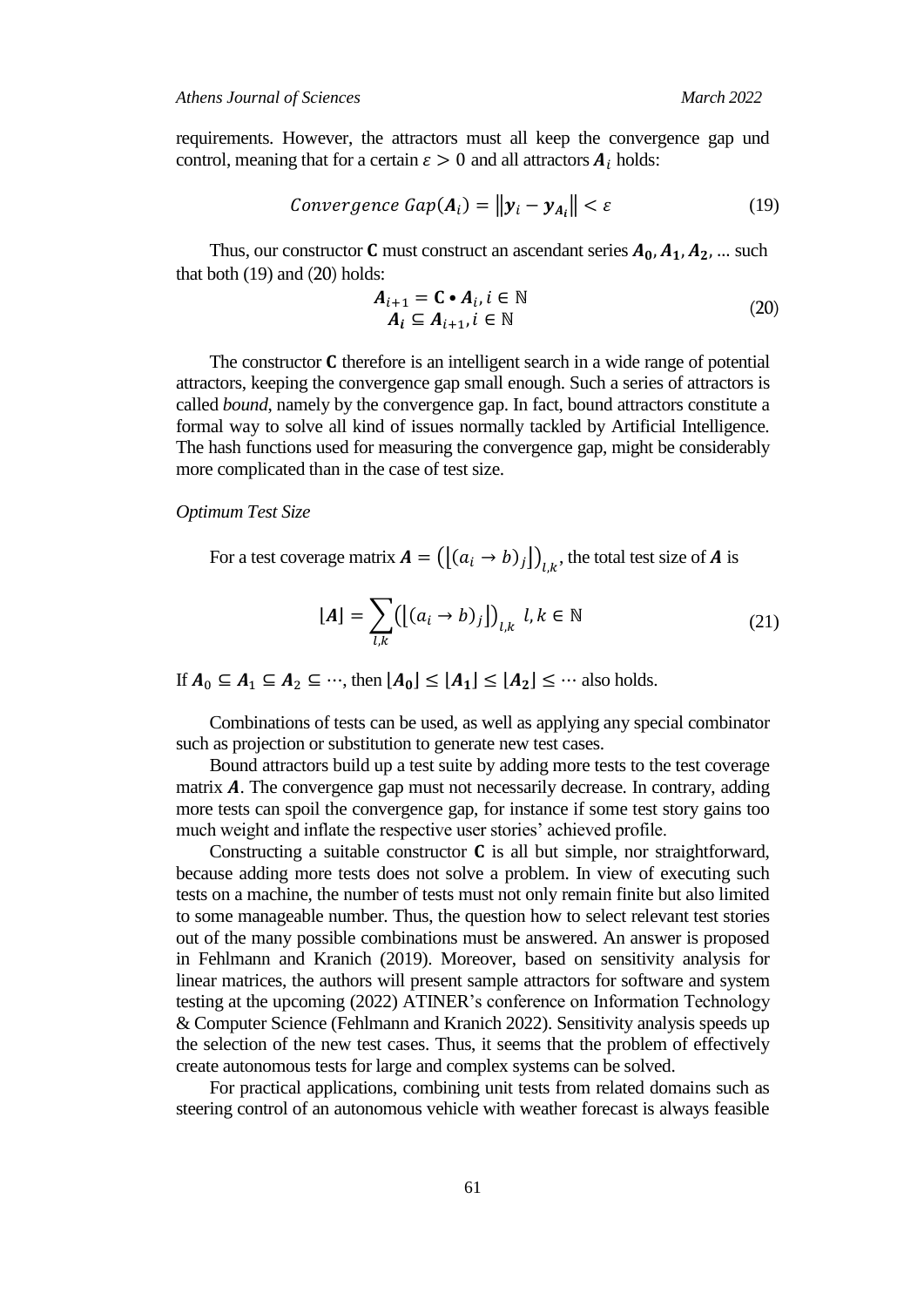to construct attractors for a system test of this autonomous vehicle. The convergence gap enforces that such test combinations cover the full range of test cases relating to both steering control, and process weather forecast services; otherwise, some test stories would grow beyond limits.

There is an optimum number of attractors delivering enough tests to fit the test intensity required by the user of the system, and test size that still can be executed within a limited time frame. Computing that optimum is an important task for product management, and, depending upon safety and privacy criticality, must be carefully chosen to make such a product acceptable for the society.

## **Conclusions**

It has been shown that Aristotle's *Mental Completion* leads to feasible solutions for actual challenges and problems. His understanding of recursion as a mentally completed inductive definition of a concept (Engeler 2020) allows developing the techniques necessary for testing modern, complex systems of systems, including cyber-physical systems that impact people's life and health. Following Engeler, we identified constructors as a general prescription for constructing attractors that serve as approximations to solutions for problems. Effective methods and algorithms exist for such constructions in the algebra of tests, as shown in Fehlmann and Kranich (2020), and in Fehlmann (2020). Linking attractors to fixpoint operators, in a very practical setting, has potentially a high economic impact in the *Fourth Industrial Revolution* (Schwaab 2017), in the realm of cyber-physicals systems such as autonomous cars, intelligent medical instruments, virtual reality, and more.

# **Open Questions**

Why did Aristotle not invent relations? Because he had no use for them (Engeler 2020, p. 12). Euclidean geometry went without relations. So why do we not yet know combinators for software testing? Because we are probably just now finding out what they could be good for?

The authors are currently developing ideas how actual constructors look for software and system testing, as well as for Artificial Intelligence. However, whether there are some general rules to follow, besides Combinatory Logic, or if every testing domain requires its own constructors and attractor series, remains open.

Obviously, there are more open questions than we can mention here. Maybe this is a step toward the *New Kind of Science* that Stephen Wolfram (2002) promised us in the early years of this century? Is the approach presented in this paper potentially fruitful not only to Artificial Intelligence, Neuroscience, and system testing? What else could we describe by a constructor and by attractors? Thus, better understanding what we are doing, and why?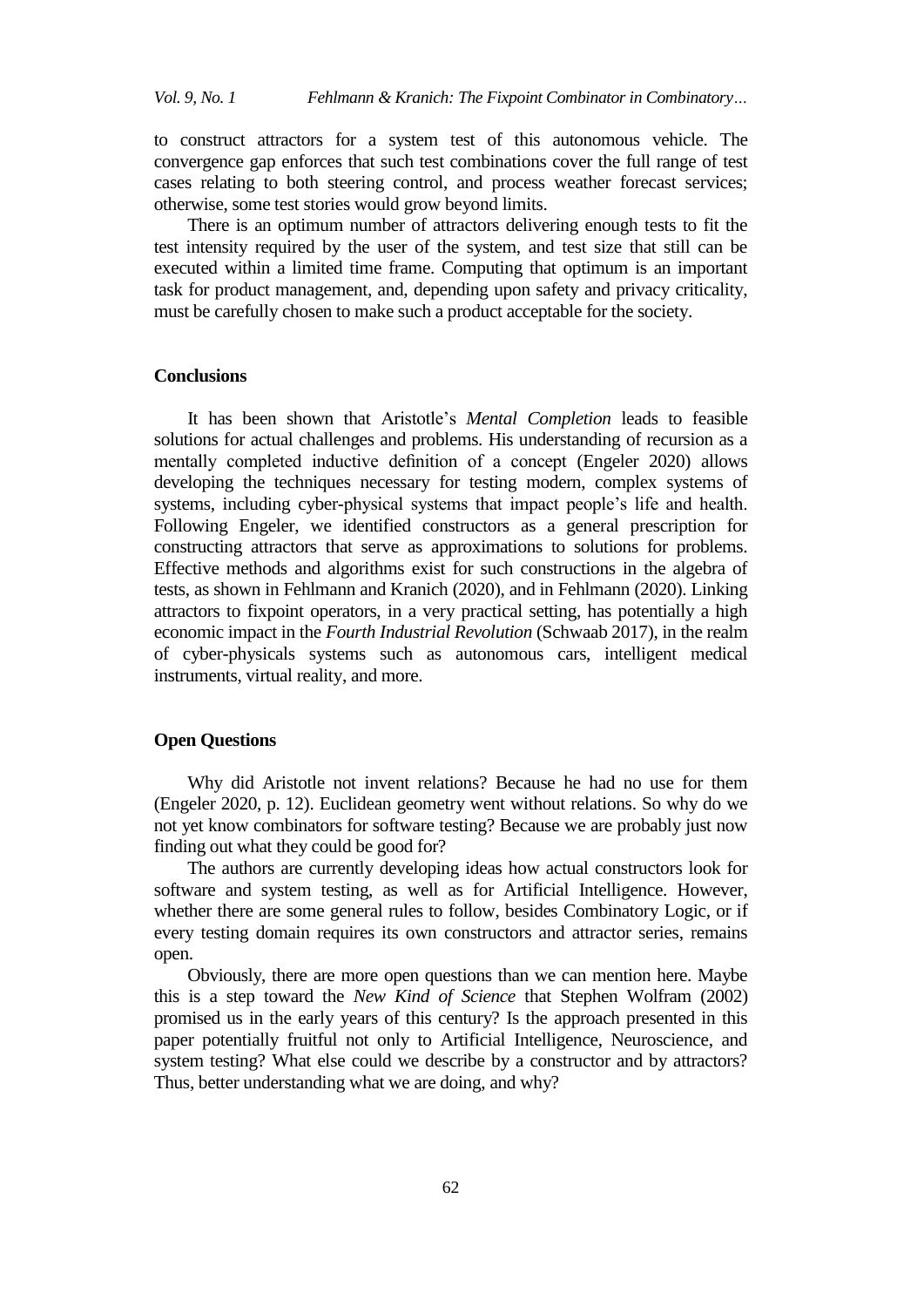Why are we doing theoretical stuff like logic and other basic sciences? Maybe the answer is because this is the way to new business models and more efficient progress in applied sciences? Probably the only sure way? Because otherwise you get lost in the jungle? Without hope for finding an exit.

Do we offer young engineers enough education in basic sciences? Once they have mastered that, they can apply the basic findings to any applied technical or scientific area they care for.

## **Acknowledgments**

Thanks to Erwin Engeler who sent his former student the enjoyable paper about Aristotle' Relations that he wrote as a gift to his  $90<sup>th</sup>$  birthday and for all the investigations into the Graph Model that he did. I hope we were able to share this with our reviewers and readers.

Also, many thanks to all who contributed to this paper by pointing to weaknesses and confusions. Special thanks to the reviewers who contributed with their comments much for improving this paper.

## **References**

- Akao Y (1990) *Quality function deployment - Integrating customer requirements into product design*. Portland, OR: Productivity Press.
- Aristoteles (367-344 BCE) *Organon*. Übersetzt von Julius von Kirschmann, Hofenberg ed. Berlin: Andronikos von Rhodos.
- Barendregt HP (1977) The type-free lambda-calculus. In J Barwise (ed.), *Handbook of Mathematical Logic*, 1091*–*1132. Amsterdam: North Holland.
- Barendregt HP (1984) The lambda calculus Its syntax and semantics. In *Studies in Logic and the Foundations of Mathematics*. Amsterdam: North-Holland.
- Bimbó K (2012) *Combinatory logic - Pure, applied and typed*. Boca Raton, FL: CRC Press.
- Church A (1941) The calculi of lambda conversion. In *Annals of Mathematical Studies* no. 6. Princeton University Press.
- Curry H (1930) Grundlagen der kombinatorischen Logik. (Basics of combinatory logic). *American Journal of Mathematics* 52(3): 509*–*536.
- Curry H, Feys R (1958) *Combinatory logic*, volume I. Amsterdam: North-Holland.
- Curry H, Hindley J, Seldin J (1972) *Combinatory logic*, volume II. Amsterdam: North-Holland.
- Deming W (1986) *Out of the Crisis*. Center for Advanced Engineering Study ed. Boston, MA: Massachusetts Institute of Technology.
- Engeler E (1981) Algebras and Combinators. *Algebra Universalis* 13(Dec): 389*–*392.
- Engeler E (1995) *The combinatory programme*. Basel, Switzerland: Birkhäuser.
- Engeler E (2019) Neural algebra on "how does the brain think?" *Theoretical Computer Science* 777(Apr): 296*–*307.
- Engeler E (2020) *Aristotle' relations: an interpretation in combinatory logic*. arXiv: History and Overview.
- Fehlmann TM (1981) *Theorie und Anwendung des Graphmodells der Kombinatorischen Logik*. (Theory and application of the graph model of combinatory logic). Zürich, CH: ETH Dissertation 3140-01.